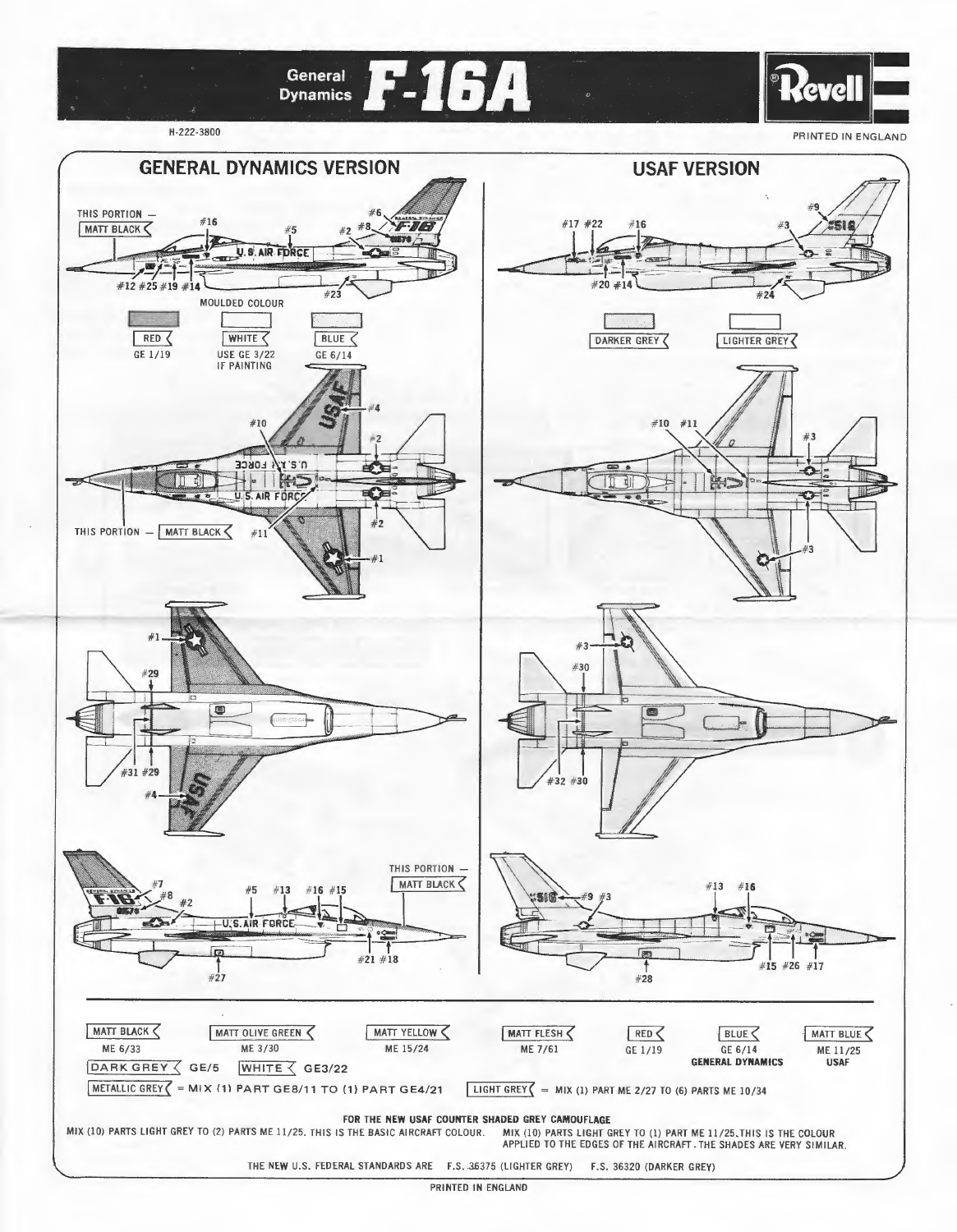Until recently, fighter design in the U.S. was trending toward large, multi-mission aircraft with the emphasis on just about everything except fighter vs. fighter capability. These highly automated "Weapons Delivery Systems" performed the jobs for which they were designed reasonably well, but in the air war in Vietnam their weaknesses showed. A multi-mission fighter-bomber tends to be a compromise of conflicting requirements; e.g., range requirements dictate large fuel capacity, which dictate higher operating weights, which dictate heavier airframes. Such a compromise airplane, when confronted with a highly specialized defense fighter. or more specifically. an air superiority fighter in the form of a MIG 17, 19, or 21, is going to have its work cut ou for it.

The call went out then for a "fighter pilot's fighter", a latter day P-51, Spitfire, or F-86. The U.S. Air Force believes that call has been answered, first by the F-15, and now by the winner of the Air Combat Fighter Competition. the General Dynamics F-16.

This revolutionary warplane is powered by the same Pratt and Whitney F-100 Turbojet that powers the F-15. It makes possible straight-up accelerated climbsl The large bubble canopy affords unparalleled visibility. Fly-by-wire controls are used with four H-22?.3800

back-up systems. Your Revell model represents the production version of this fabulous new fighter.

#### SPECIFICATIONS:

|                                       | siles 32'10" (10.01m)                            |
|---------------------------------------|--------------------------------------------------|
|                                       |                                                  |
| Height: 16'5.2" (5.01m)               |                                                  |
|                                       | Weight:  Maximum structural design gross weight- |
|                                       | 22,500 lbs (10,205kg).                           |
|                                       | Maximum gross weight-33,000 lbs (14,             |
|                                       |                                                  |
|                                       | $968$ kg).                                       |
| Thrust/Weight Ratio: 1.1 to 1 (clean) |                                                  |
|                                       | Power: One Pratt & Whitney F-100 Turbofan        |
|                                       | of 25,000 lbs static thrust (11,340kg)           |
|                                       | $S(T1)$ .                                        |
|                                       | Armament: One M61A-1 20mm multi-barrel cannon    |
|                                       | with 500 rounds. One underfuselage and           |
|                                       | six underwing hard points enable a large         |
|                                       | variety of stores to be carried.                 |
|                                       | Maximum Speed:  Mach 2+ at 40,000 feet           |
| Combat Radius: 575 miles (925km)      |                                                  |
|                                       | Maximum Range: 2,303 miles (3705km) with maximum |
|                                       |                                                  |
|                                       | fuel                                             |

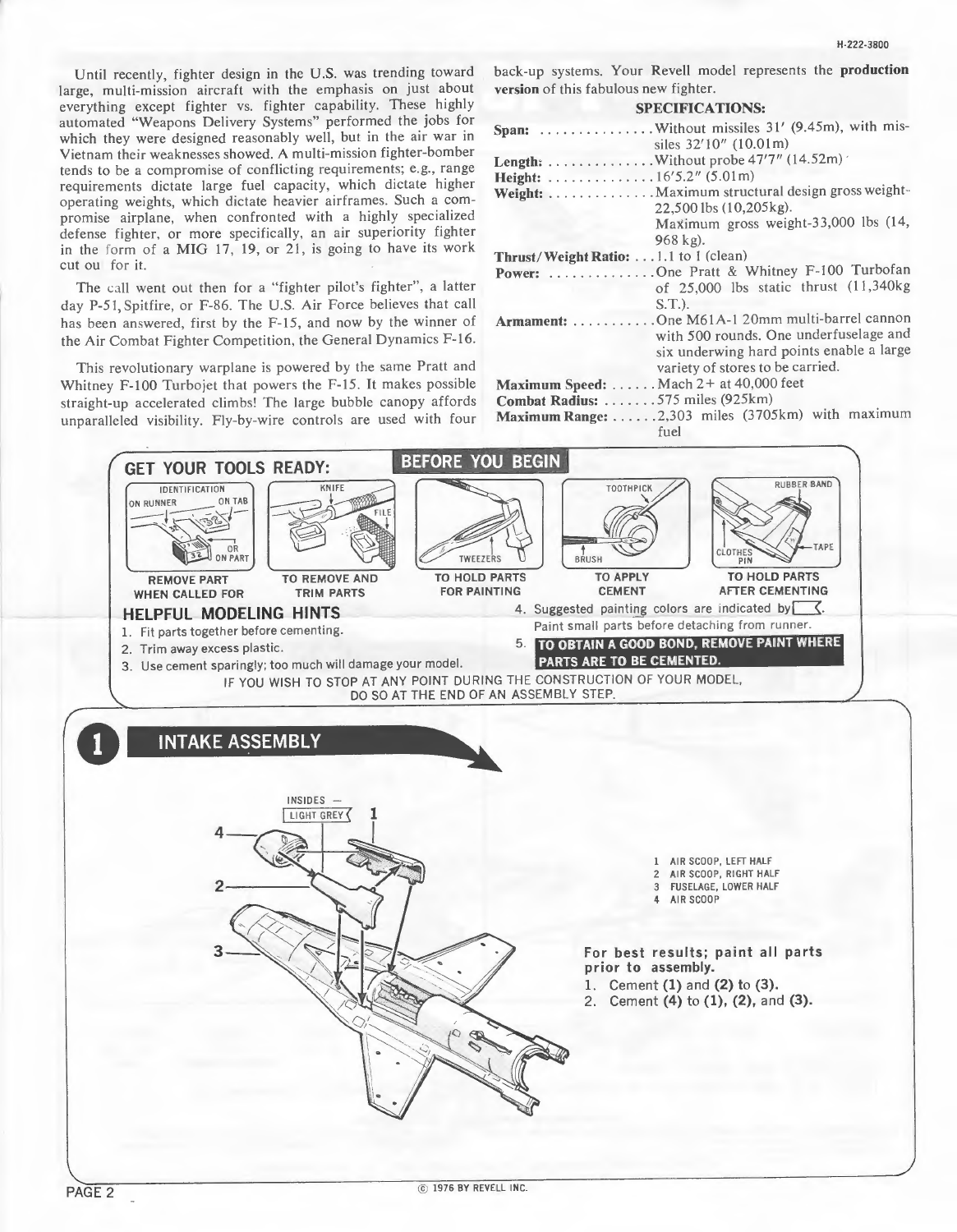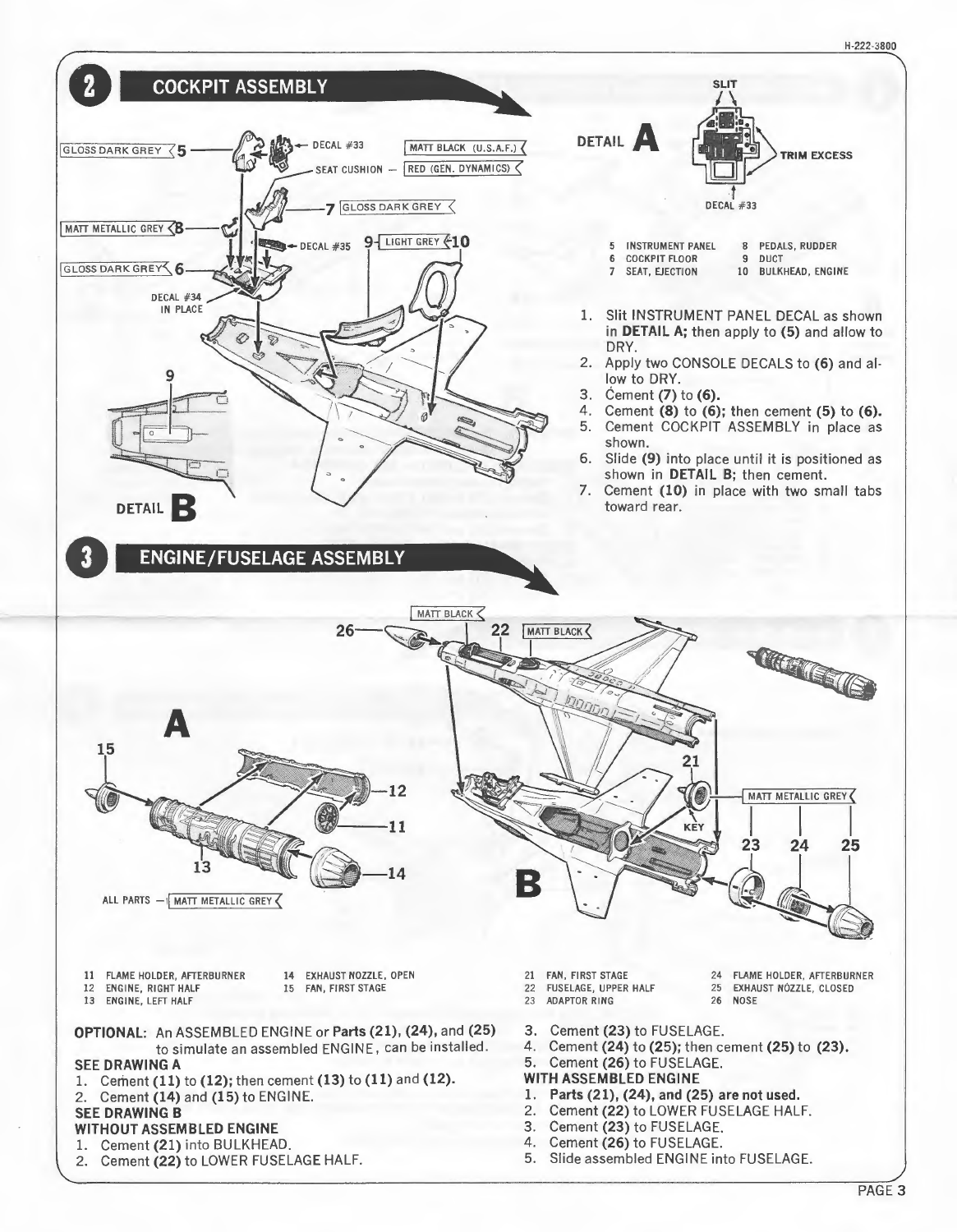

- 2. Cement (38) to FUSELAGE in CLOSED POSITION.
- NOSE GEAR DOWN
- 1. Place (35) on (36); then put a drop of cement into hole in (36) and press (36) onto (37). DO NOT ALLOW CEMENT TO TOUCH WHEEL OR IT WILL NOT ROTATE.
- 2. Cement NOSE GEAR to FUSELAGE.
- 3. Cement (38) to FUSELAGE in OPEN POSITION.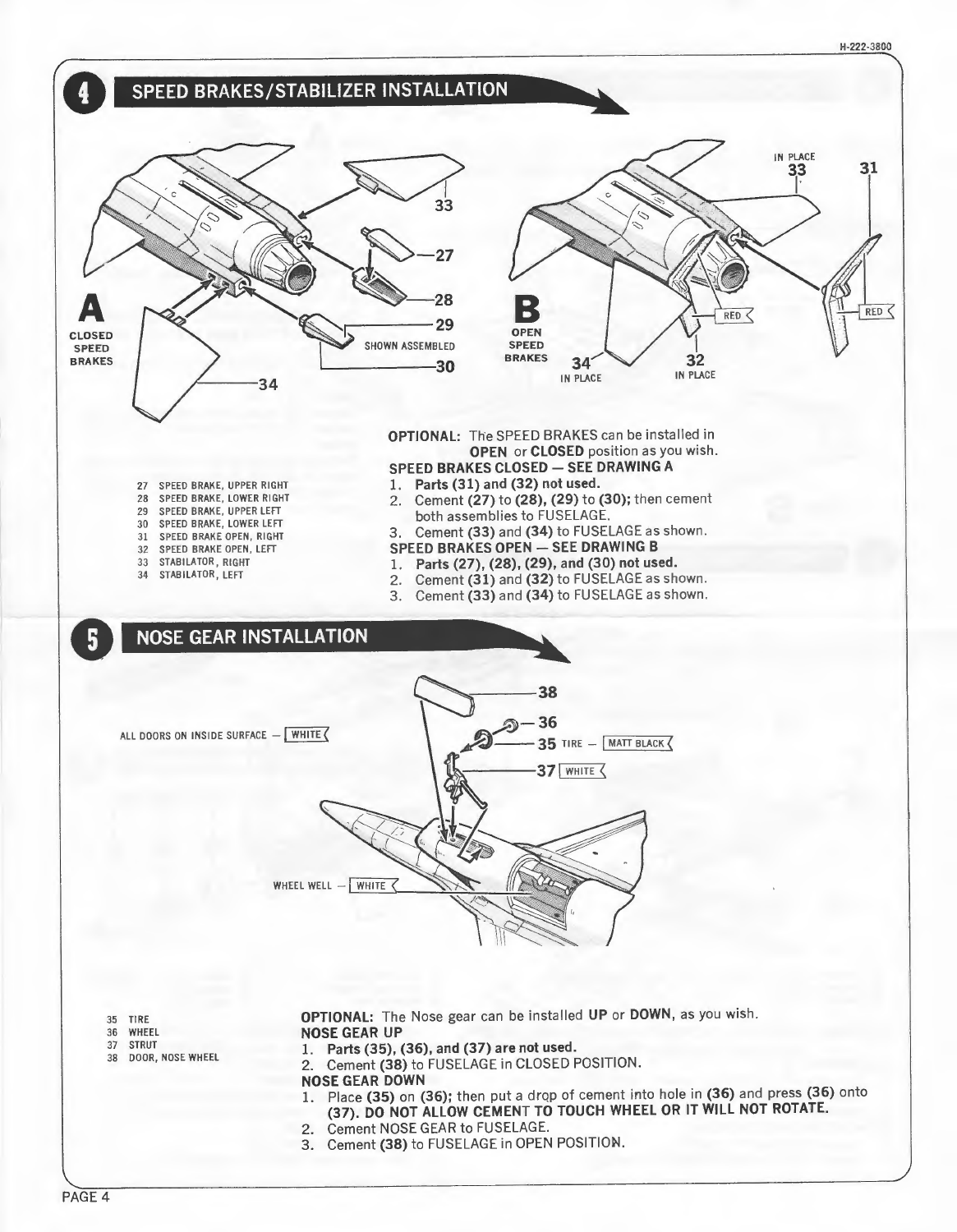H-222.3800

42

**MAIN GEAR INSTALLATION** 

- 39 PANEL
- 4O DOOR, RIGHT MAIN
- 41 DOOR, LEFT MAIN 42 STRUTS, MAIN
- ALL DOORS ON INSIDE SURFACE  $-$  WHITE
- 43 STRUTS, DRAG
- 44 WHEEL (2 Parts)
- 45 TIRE, INNER HALF (2 Parts)
- 46 TIRE, OUTER HALF (2 Parts)

OPTIONAL: The Main Gear can be installed UP or DOWN, as you wish.

### MAIN GEAR UP

- 1. Parts (42), (43), (44), (45), and (45) are not used.
- 2. Cement (39), (40), and (41) to FUSELAGE in CLOSED POSITION.

## MAIN GEAR DOWN

#### SEE DRAWING A

- 1. Cement (42) to FUSELAGE; then cement (43) to (42) and FUSELAGE. ALIGN STRUTS VERY CAREFULLY.
- 2. Cement(39) to FUSELAGE.

#### SEE DRAWING B

- 3. Place (44) in (45) and cement (45) to (46). Make two WHEELS. DO NOT ALLOW CEMENT TO TOUCH (44) OR WHEEL WILL NOT ROTATE.
- 4. Cement WHEELS to MAIN GEAR axles. Cement (40) and (41) to FUSELAGE and STRUTS in OPEN POSITION.



- 47 FIELD ARRESTING HOOK, RETRACTED
- 48 FIELD ARRESTING HOOK, EXTENDED
- 49 VENTRAL FIN, RIGHT
- 50 VENTRAL FIN, LEFT
- OPTIONAL: The ARRESTING HOOK can be installed UP or DOWN, as you wish.
- 1. Cement (47) or (48) to FUSELAGE as desired.
- 2. Cement (49) and (50) to FUSELAGE as shown.



 $39 -$ 

PAGE 5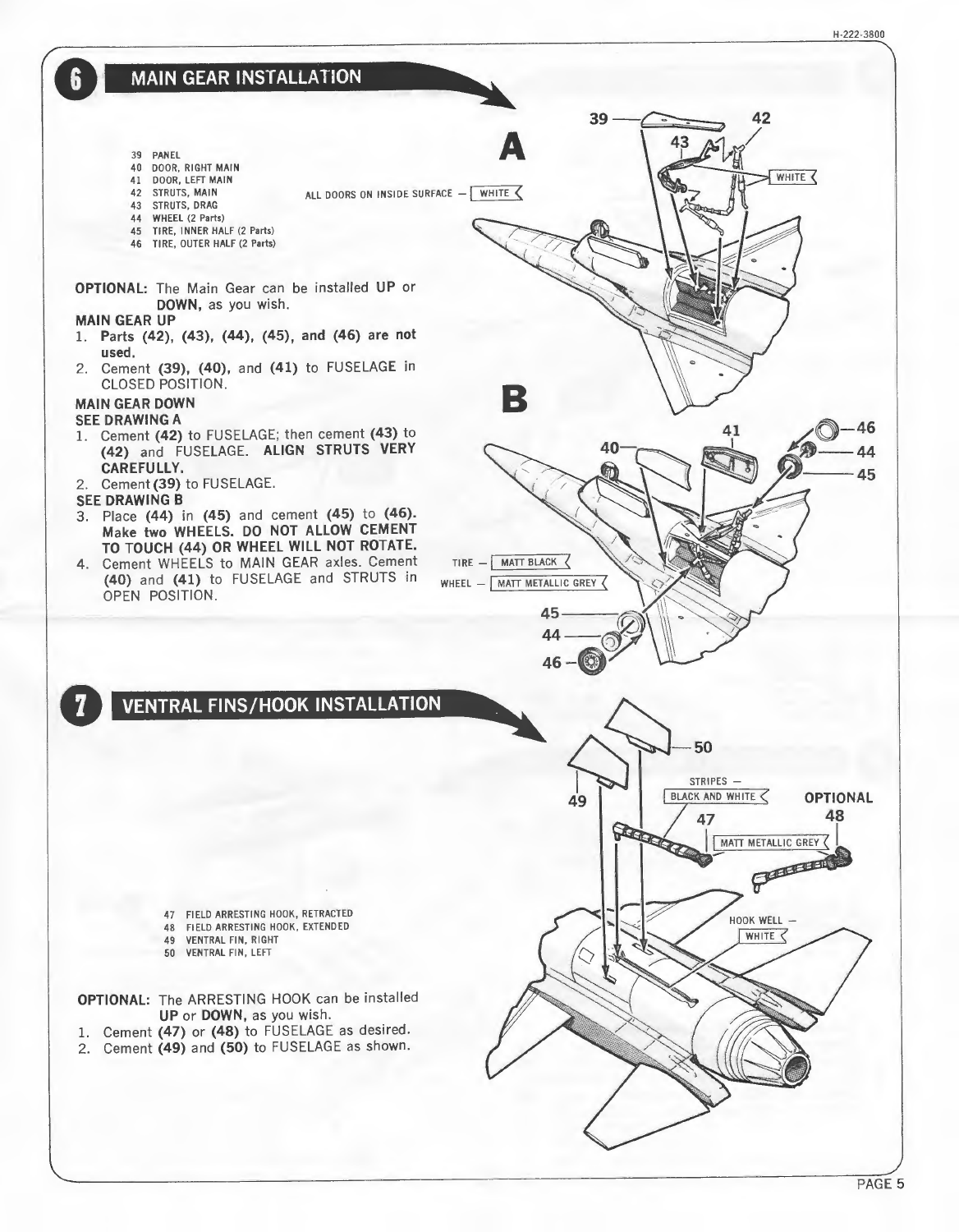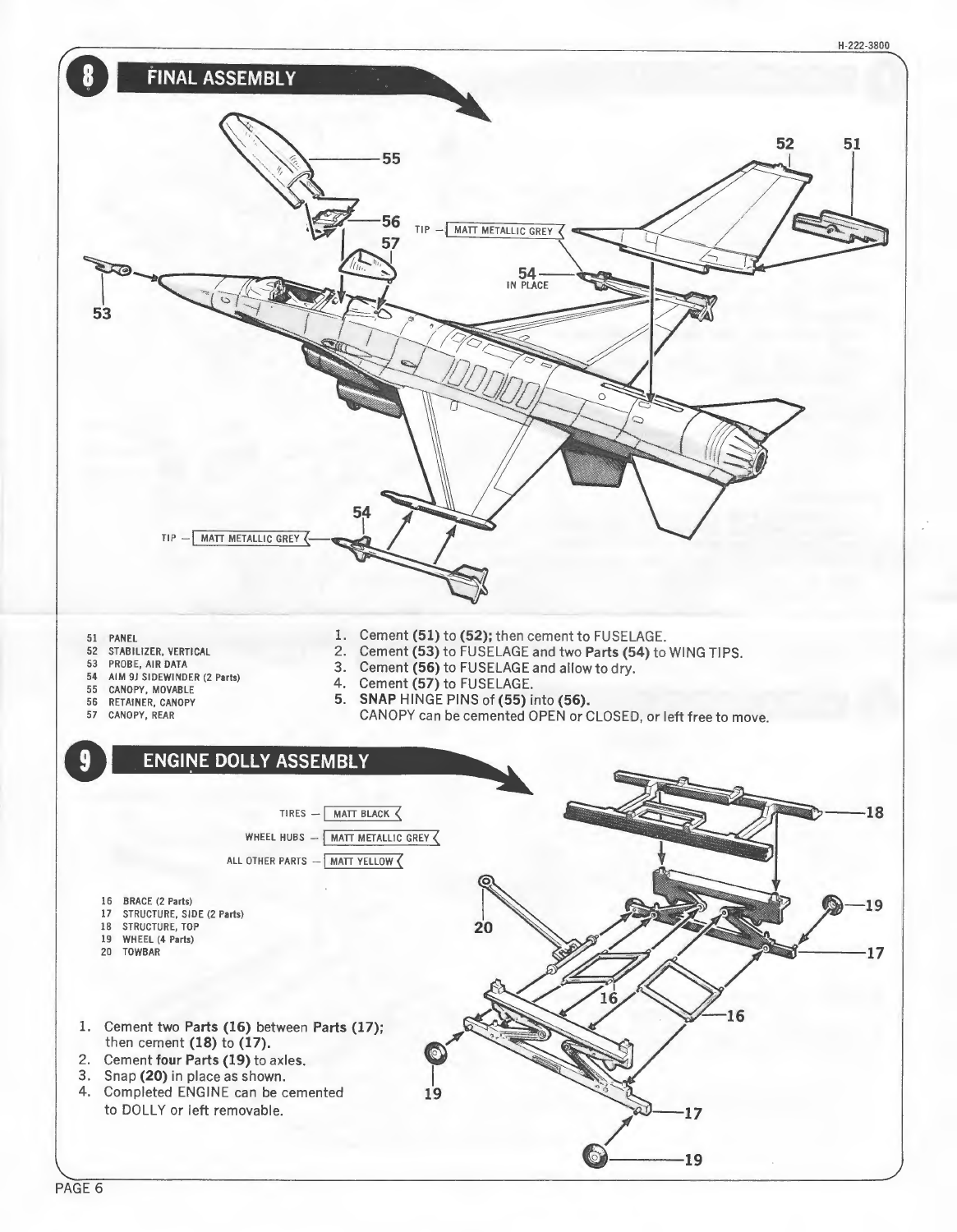

PAGE 7